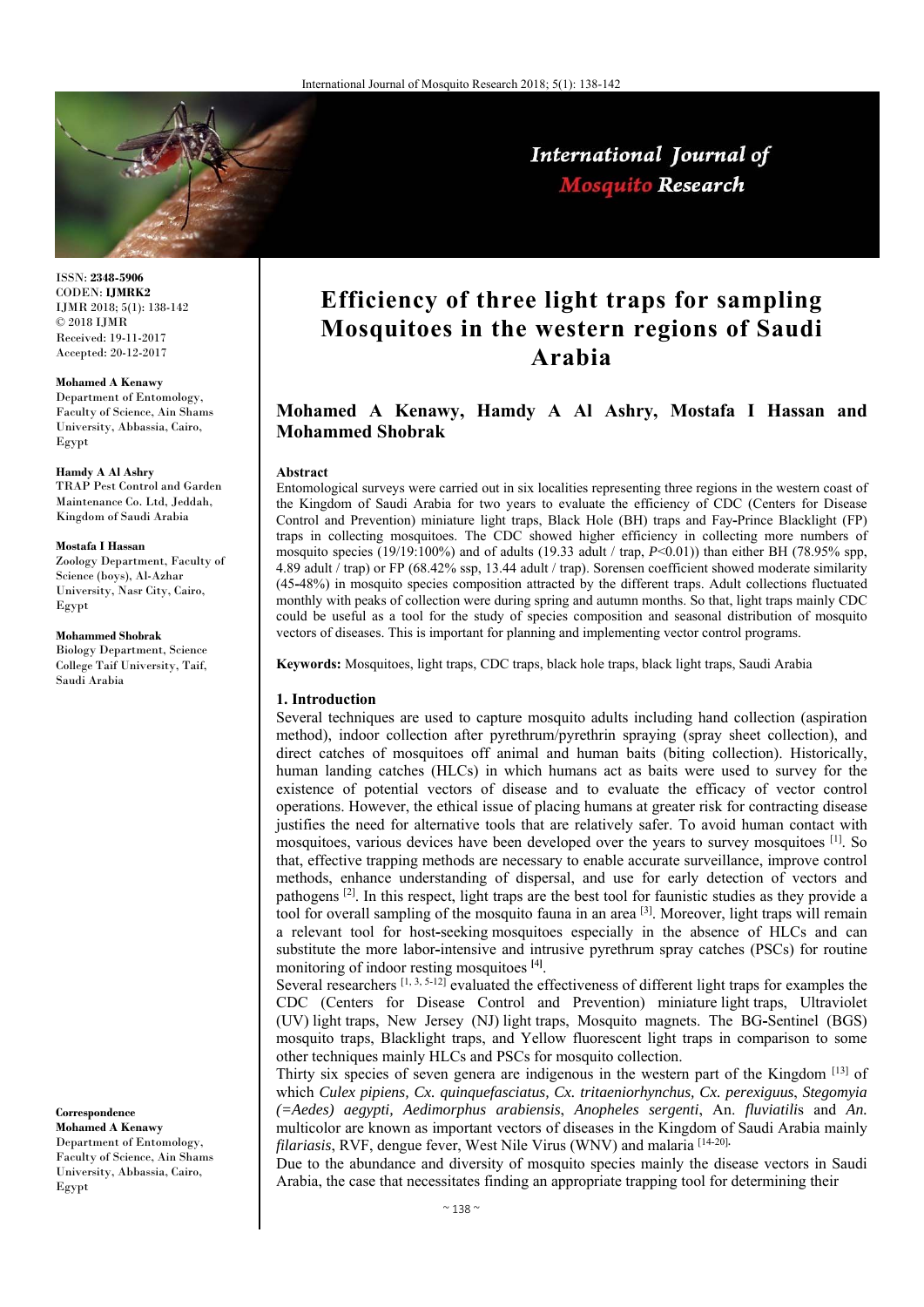relative abundance and monitoring and assessing the impact of control measures. As we are aware, no available studies comparing the effectiveness of different light traps in collecting mosquitoes in Saudi Arabia? This study was planned with a goal to compare the efficiency of three types of light traps: the standard**-**use CDC trap and two UV traps "Black Hole and Fay**-**Prince Blacklight" in collecting mosquitoes of the western coast.

### **2. Materials and Methods**

### **2.1 Study area**

The study was carried out in six localities (Taif: 21°26′N, 40°21′E, Mecca: 21°30′N, 41°0′E, Jeddah: 21°32′36″N, 39°10′22″E, Yanbu: 24°05′N, 38°00′E, Duba: 27°20′57.3″N, 35°41′46.2″E and Haql: 29°17′N, 34°56′E) representing three regions (Mecca, Al Madinah and Tabouk) of the western part/coast of the Kingdom (Figure 1). The detailed description of the three regions is given in a concurrent study by Hassan *et al* <sup>[13]</sup>. In each locality, certain sites were selected and sampled for mosquito adults biweekly from January 2013 to December 2014.

#### **2.2 Light traps**

Three different types of traps (Figure 2) were evaluated: (1)

the CDC miniature light trap (Model 512, John W. Hock Co, Gainesville, FL, USA), (2) the V**-**Mart Super photo**-**catalyst "Black Hole (BH)" trap (Venus Technology Co, Ltd. Wangthonglang, Bangkok, Thailand) and (3) the CDC Fay**-**Prince (FP) Blacklight (UV) Trap (Model 812, John W. Hock Company, Gainesville, Florida, U. S. A).



**Fig 1:** The study area and localities in the western part of Saudi Arabia



**Fig 2:** CDC miniature light (A), Black Hole (B) and Black light (C) traps.

### **2.3 Mosquito collection and processing**

Adult mosquitoes were collected from indoors and outdoors (in yards, gardens and farms) close to human settlements. Traps were usually suspended at about 2 meters above ground, set before sunset and collected after sunrise next morning. The collected mosquitoes were aspirated and placed in labeled paper cups that kept in a picnic ice box while being transported to the laboratory. In the laboratory, mosquitoes were preserved in 70% alcohol till identified using morphological keys [21-23].

### **2.4 Statistical analysis**

Monthly means (number collected per trap) and Standard Deviations were calculated and compared by the one-way ANOVA. If ANOVA shows significant inequality of the means, they were further exposed to pairwise comparisons by the Tukey's honestly significant difference (HSD) test. The PAST (Paleontological Statistics Version 2.08) computerized software  $[24]$  was used for such analysis. To measure the degree to which the 3 types of traps differ in their species composition, the Sorensen coefficient (Sorensen similarity index) was calculated using the equation:  $S_s=2a / (2a+b+c)$ (https://ag.arizona.edu/classes/rnr555/lecnotes/10.html)

where:  $a =$  number of species collected by both traps,  $b =$ number of species in the<sup>1st</sup> trap type and  $c =$  number of species in the 2<sup>nd</sup> trap type.

### **3. Results**

### **3.1 Collected mosquito species**

A total of nineteen mosquito species belonging to six genera (*Culex, Anopheles, Stegomyia, Ochlerotatus, Aedimorphus*  and *Culesita)* were collected by the different traps in all localities (Table 1).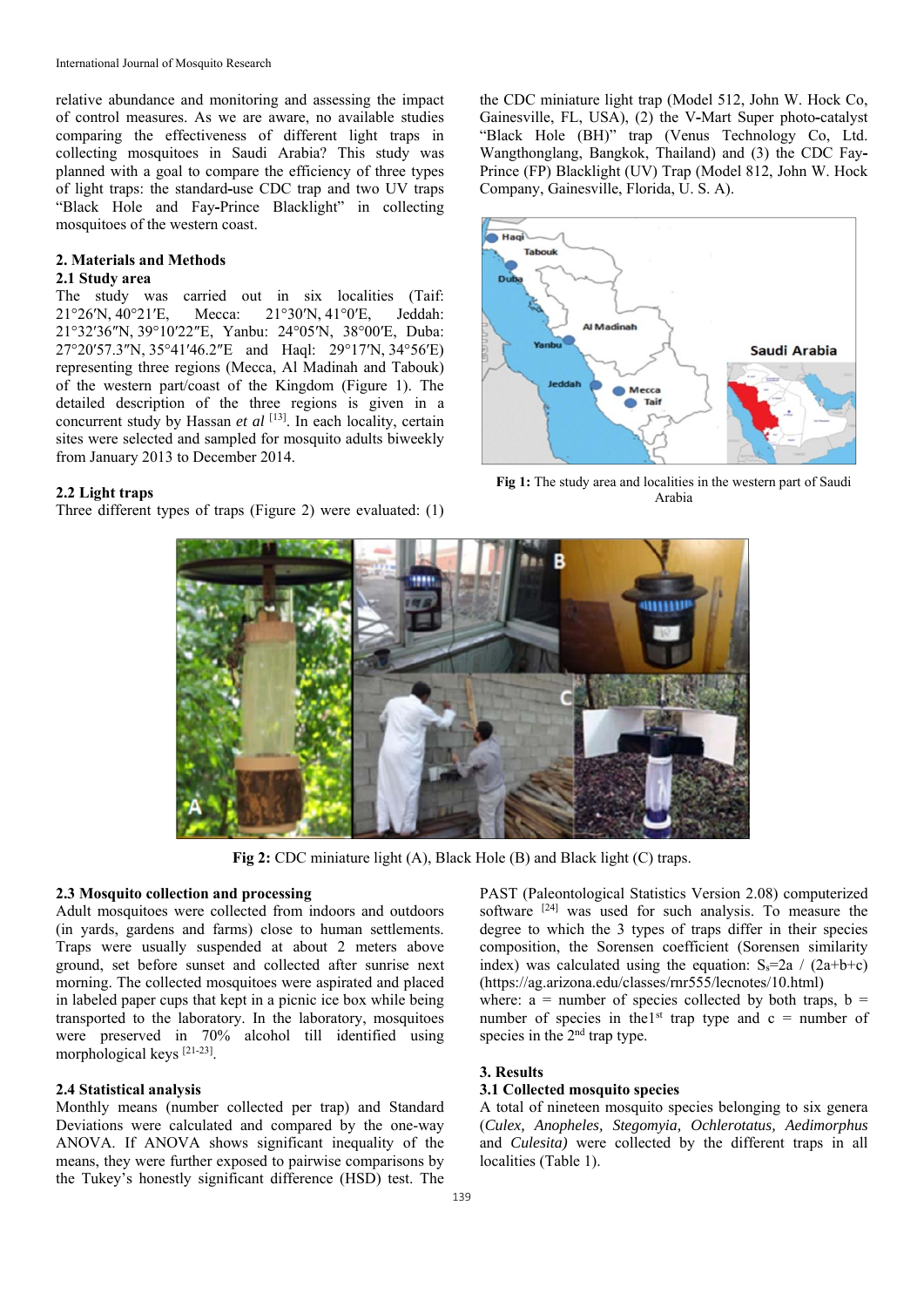| <b>Species</b>                                   | Light traps |                  |                 |                 |
|--------------------------------------------------|-------------|------------------|-----------------|-----------------|
|                                                  |             | CDC <sup>1</sup> | BH <sup>2</sup> | FP <sup>3</sup> |
| Culex (Culex) pipiens L                          |             | Ø                | Ø               | Ø               |
| Cx. (Cux.) perexiguus Theobald                   |             | Ø                | Ø               | Ø               |
| Cx. (Cux.) sinaiticus Kirkpatrik                 |             | Ø                | Ø               | Ø               |
| Cx. (Cux.) quinquefasciatus Say                  |             | Ø                | Ø               | Ø               |
| Cx. (Cux.) tritaeniorhynchus Giles               |             | Ø                | Ø               | Ø               |
| Cx. (Cux.) theileri Theobald                     |             | Ø                | Ø               | Ø               |
| Cx. (Cux.) sitiens Wiedemann                     |             | Ø                | Ø               | Ø               |
| Cx. (Cux.) torrentium Martini                    |             | Ø                | O               |                 |
| Cx. (Cux.) simpsoni Theobald                     |             | Ø                |                 |                 |
| Cx. (Cux.) laticinctus Edwards                   |             | Ø                |                 |                 |
| Cx. (Barraudius) pusillus Macquart               |             | Ø                |                 |                 |
| Anopheles (Cellia) dthali Patton                 |             | Ø                | Ø               | Ø               |
| An. (Cel.) multicolor Cambouliu                  |             | Ø                | Ø               | Ø               |
| An. (Cel.) sergentii Theobald                    |             | Ø                | Ø               | Ø               |
| An. (Cel.) fluviatilis James                     |             | O                |                 |                 |
| Stegomyia (St.) aegypti (L.)                     |             | Ø                | Ø               | Ø               |
| Ochlerotatus (Oc.) caspius (Pallas),             |             | Ø                | Ø               |                 |
| Aedimorphus vexans arabiensis (Patton)           |             | Ø                | Ø               | Ø               |
| Culiseta (Allotheobaldia) longiareolata Macquart |             | O                | Ø               | Ø               |

**Table 1:** List of mosquito species collected by different traps in all localities of the western part of Saudi Arabia.

<sup>1</sup>CDC miniature trap, <sup>2</sup>Black Whole trap, <sup>3</sup>Fay-Prince Blacklight trap

### **3.2 Sørensen similarity index**

The similarity degree of species composition among the three types of traps was measured and revealed that the calculated values of Sorensen coefficient indicated moderate similarity between CDC and BH **(**0.47), CDC and FP (0.45) and between BH and FP (0.48).

### **3.3 Trap efficiency in collecting mosquito species**

The efficiency of the three types of light traps in collecting the different species of mosquito adults (ranges of species from all localities altogether) were compared and generally revealed that the CDC collected all the reported 19 species (100%) as compared to 15 spp. (78.95%) by BH and 13 spp. (68.42%) by FP tarps.

From the different localities (Figure 3), CDC traps collected higher number of species (11/13**-**14/14 species: 84.62**-**100%) than the other two types (BH, 6/13**-**7/9 species: 46.15**-** 77.78%) and FP (3/13**-**10/14 species: 23.08**-**71.42%).



**Fig 3:** Numbers and percentages of mosquito species collected by different traps in the different localities (Tab: Tabouk represented by Duba and Haql, Yan: Yanbu, Jed: Jeddah, Mec: Mecca)

#### **3.4 Monthly trap collections**

Adult collections by the three types of traps fluctuated monthly (Figure 4) with peaks of collection during March

(FP), May (CDC) and September (BH). The overall monthly means of adults (all species, all localities) collected by a single trap was calculated (Table 2) and revealed that significantly  $(F=7.32, def. =2, 33, P<0.01)$  higher mean collection by CDC traps  $(19.33 \text{ adult} / \text{trap})$  than those by either BH  $(4.89$  adult / trap) or FP  $(13.44$  adult / trap) traps. Multiple comparison (Tukey's HSD) revealed that all means of the three types of traps were significantly different (*P*˂0.01).



**Fig 4:** Monthly collections of mosquito adults by different traps

**Table 2:** Comparison of overall monthly mean collections by different traps in all localities (2013+2014)

| Attribute        | CDC          | BН                | FP               |
|------------------|--------------|-------------------|------------------|
| Total traps      | 986          | 1350              | 484              |
| Total mosquitoes | 19317        | 5992              | 6606             |
| Mean $\pm$ SD*   | 19.33±7.06 A | $4.89 \pm 2.01$ B | $13.44\pm3.06$ C |

Means with different letters are significantly different (*P*˂0.01, Tukey's HSD test).

#### **4. Discussion**

Mosquito traps play a vital role in monitoring mosquito populations and mosquito**-**borne diseases [25]. Since the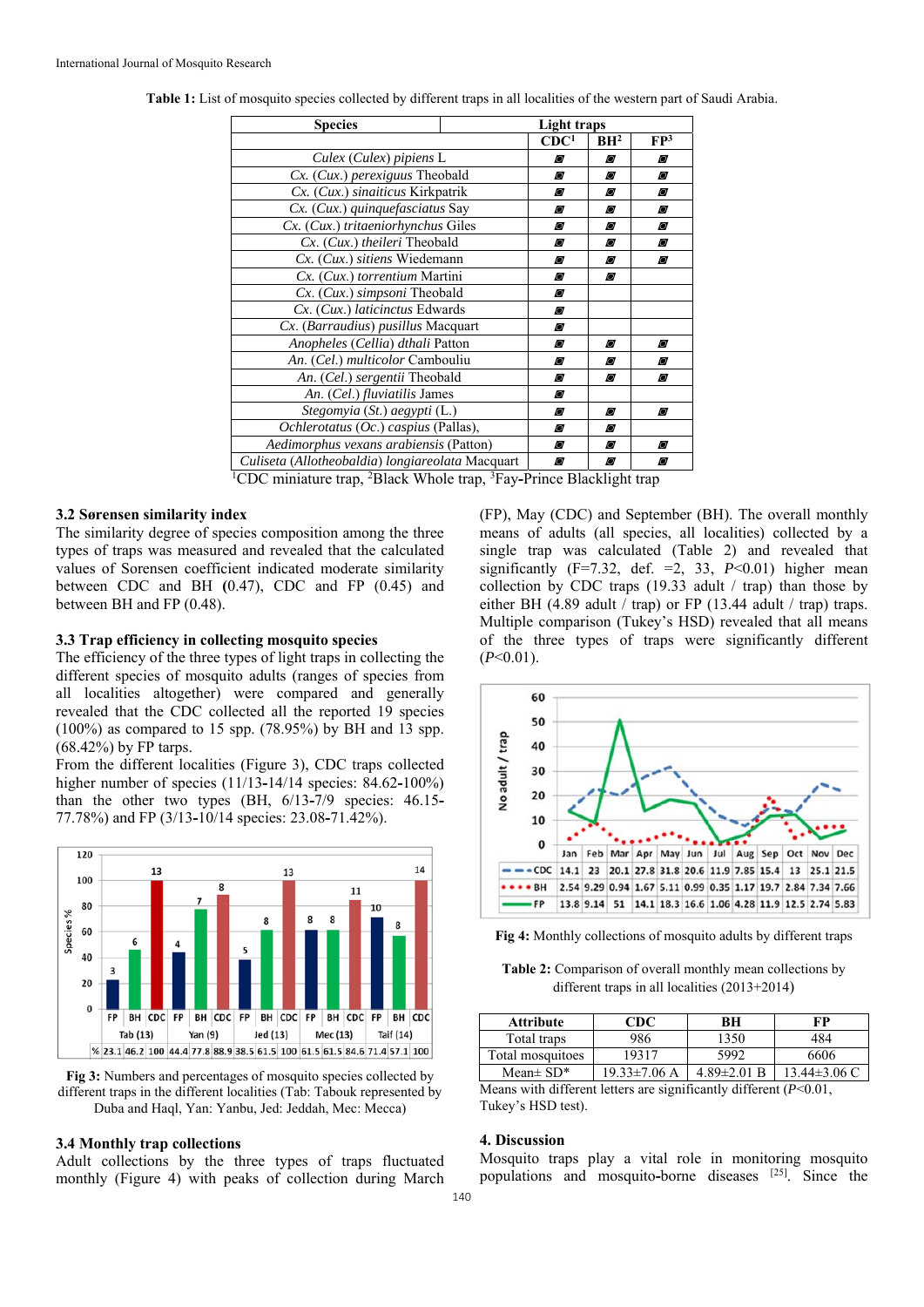invention of the New Jersey light trap, many mosquito traps have been developed and tested for mosquito surveillance [26, 27]. There has been a vast amount of research on the ability of different types of light traps to capture mosquitoes  $[9, 26-28]$ . Currently, the most popular of the developed traps, the CDC light trap, incorporates light and a secondary mosquito attractant, such as CO2, to increase the number of mosquitoes captured [12, 29]. The CDC light trap is the most widely and commonly used mosquito monitoring tool by mosquito control agencies in the world  $[25, 30]$ . The use of CDC light traps for sampling mosquito populations has been investigated by many workers and various modifications have been suggested to improve their efficiency as sampling tools  $[31, 32]$ . There are reports <sup>[3]</sup> indicating that CDC light traps catch more anopheline and culicine mosquitoes than do human bait collections and that they are useful for sampling outdoor mosquito populations in many areas. However, biting collections were found more effective than the CDC traps in capturing *Anopheles* species [5, 10]. Reisen *et al* [6] reported that CDC traps collected significantly more females of most species than did NJ light traps, regardless of background illumination. Moreover, population assessments of diurnally active mosquitoes as most of *Aedes* (*Stegomyia*) mosquitoes is difficult with commonly used adult traps such as the New Jersey or CDC light traps [9, 33, 34].

Our results indicated that the three types of light traps (CDC, BH and FP) had moderate similarity (45**-**48%) in their mosquito composition indicating differences in the numbers of collected mosquito species however, no available reports on this aspect. On the other hand, the CDC collected more species than the other traps and proved significantly (*P*˂0.01) more efficiency in collecting mosquitoes (number of collected adults) than either BH or FP traps. Also, results indicated that FP traps were more efficient than BH traps based on the number of captured mosquito adults. This in agreement with most of previous reports  $^{[3, 6]}$  especially with the observations of Li et al <sup>[12]</sup>. that in the evaluation of light traps without a chemical lure, the blacklight (FP) (27.4 mosquito/trap) and CDC (11.8 mosquito/trap) traps were the best performing traps and the most effective at collecting mosquitoes of medical and veterinary importance. The author added that experience has shown that CDC light traps are an efficient and productive means of collecting mosquitoes, both in consideration of the numbers of individuals captured and the diversity of species represented.

In the present study, adult collections by the three types of traps fluctuated monthly with peaks of collection were during March (FP), May (CDC), i. e. spring and September (BH), i. e. autumn. In a concurrent study  $[35]$  using the same types of traps*, Cx. pipiens and Cx. quinquefasciatus*, the common mosquitoes adults in the western part of Saudi Arabia showed peaks of abundance during spring with high activity was during autumn and winter. This indicates that light traps mainly CDC traps can be used to investigate the seasonal prevalence of the mosquito vectors. Similarly, it was indicated [3] that CDC light traps are useful for the study of seasonal distribution of *An. stephensi* and *An. fluviatilis* in Iran*.*

### **5. Conclusion**

The CDC miniature light trap showed more efficiency in collecting mosquitoes based on the numbers of individuals captured and the number and diversity of species. So that, light traps mainly CDC traps could be useful as a tool for the study of species composition and seasonal distribution of mosquito vectors of diseases. This is important for planning and implementing vector control programs.

### **6. References**

- 1. Ponlawat A, Khongtak P, Jaichapor B, Pongsiri A, Evans BP. Field evaluation of two commercial mosquito traps baited with different attractants and colored lights for malaria vector surveillance in Thailand. Parasites & Vectors. 2017; 10:378.
- 2. Urquhart C, Paulsen D, Moncayo A, Trout Fryxell RT. Evaluating surveillance methods for arboviral vectors of La Crosse Virus and West Nile Virus of Southern Appalachia. Journal of the American Mosquito Control Association. 2016; 32(1):24**-**33.
- 3. Zaim M, Ershad MY, Manouchehri AV, Hamdi MR. The use of CDC light traps and other procedures for sampling malaria vectors in Southern Iran. Journal of the American Mosquito Control Association. 1987; 2(4):511-515.
- 4. Onyango SA, Kitron U, Mungai P, Muchiri EM, Kokwaro E, King CH *et al*. monitoring malaria vector control interventions: Effectiveness of five different adult mosquito sampling methods. Journal of Medical Entomology. 2013; 50(5):1140**-**1151.
- 5. Sexton JD, Hobbs JH, St Jean Y, Jacques JR. Comparison of an experimental updraft ultraviolet light trap with the CDC miniature light trap and biting collections in sampling for *Anopheles albimanus* in Haiti. Journal of the American Mosquito Control Association. 1986; 2(2):168**-**173.
- 6. Reisen WK, Boyce K, Cummings RC, Delgado O, Gutierrez A, Meyer RP *et al.* Comparative effectiveness of three adult mosquito sampling methods in habitats representative of four different biomes of California. Journal of the American Mosquito Control Association. 1999; 15(1):24**-**31.
- 7. Hutchinson RA, West PA, Lindsay SW. Suitability of two carbon dioxide**-**baited traps for mosquito surveillance in the United Kingdom. Bulletin of Entomological Research. 2007; 97(6):591**-**597.
- 8. Schmaedick MA, Ball TS, Burkot TR, Gurr NE. Evaluation of three traps for sampling *Aedes polynesiensis* and other mosquito species in American Samoa. Journal of the American Mosquito Control Association. 2008; 24(2):319**-**322.
- 9. Hoel DF, Kline DL, Allan SA. Evaluation of six mosquito traps for collection of Aedes albopictus and associated mosquito species in a suburban setting in north central Florida. Journal of the American Mosquito Control Association. 2009; 25(1):47**-**57.
- 10. Dusfour I, Carinci R, Gaborit P, Issaly J, Girod R. Evaluation of four methods for collecting malaria vectors in French Guiana. Journal of Economic Entomology. 2010; 10(3):973**-**976.
- 11. Harwood JF, Arimoto H, Nunn P, Richardson AG, Obenauer PJ. Assessing carbon dioxide and synthetic lure**-**baited traps for Dengue and Chikungunya vector surveillance. Journal of the American Mosquito Control Association. 2015; 31(3):242**-**247.